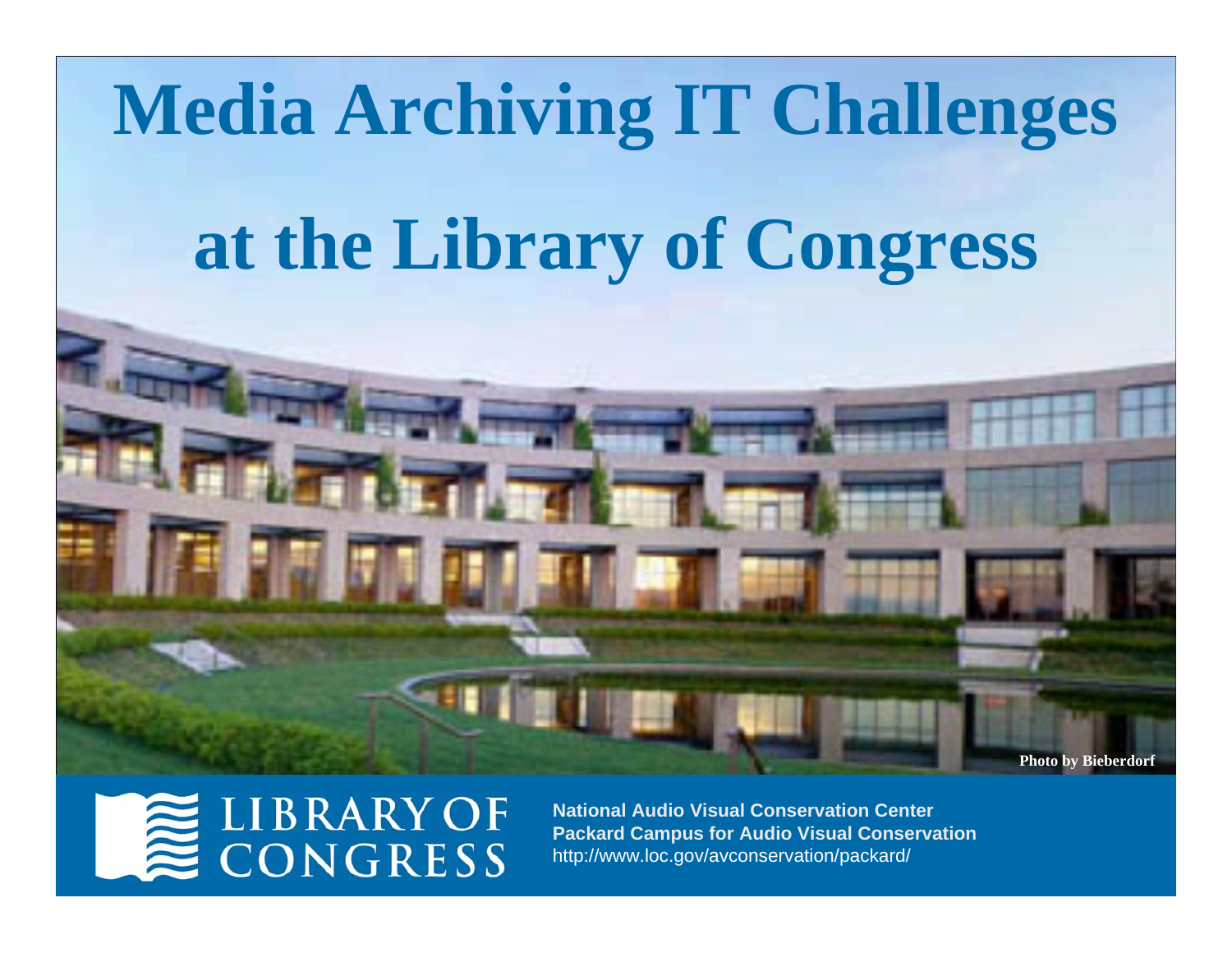### Media-related Archiving IT challenges

- $\Box$  Designing & implementing media-related IT technologies that are as standardized as possible
- $\blacksquare$  Designing & implementing media production/migration systems that can work on a mass scale (10s to 100s of thousands of units per year)
- $\blacksquare$  Designing & implementing data structures (files) that will last at least as long as the physical media they came from
- h. Begin to ingest Born Digital media files from media producers
	- They start as files, why shouldn't they come to us as files?
- $\blacksquare$  Extending the life of physical data media: can we make at least one of our copies one that lasts decades longer?
	- Film lasts more than a century and can still be played in standardized machines: Can we do a version of that with data storage?
	- Lower the TCO of at least one of the copies?

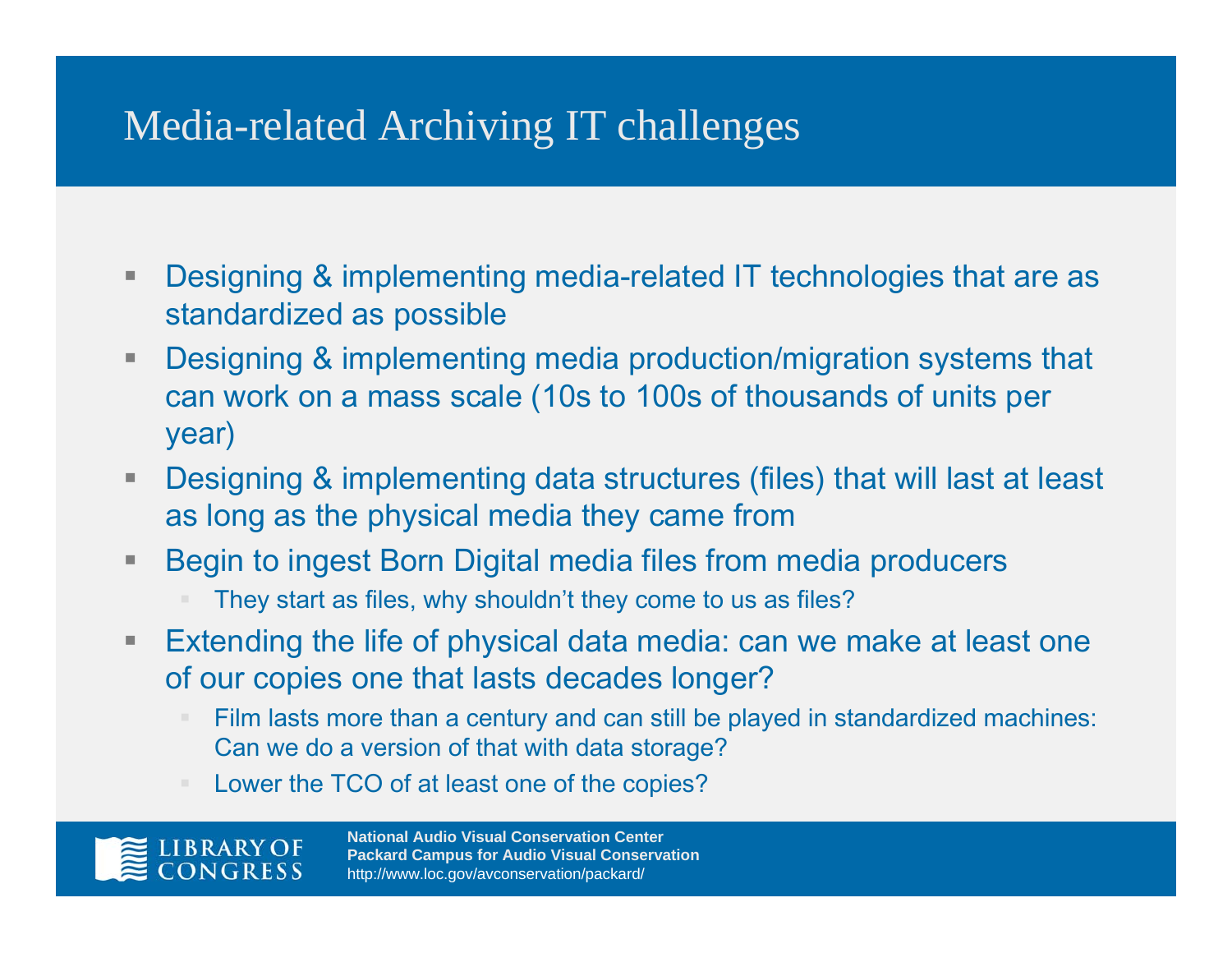### Working On Technical Challenges

How do we maintain the benefits of IT economies of scale while meeting the long-term needs of media archiving?

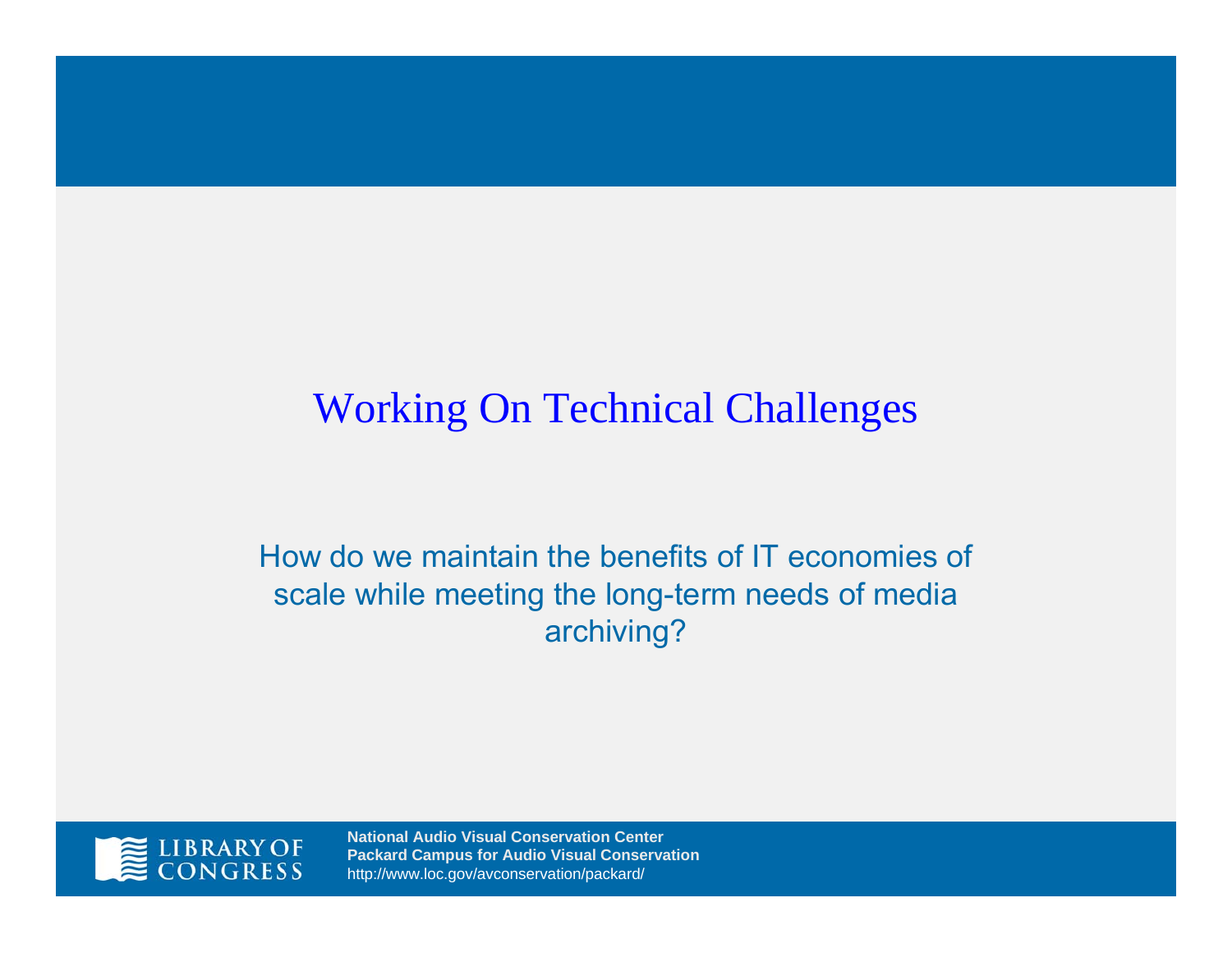### MXF: Media eXchange Format

- $\blacksquare$  ISO standard by SMPTE (Society of Motion Picture & Television Engineers) via the AMWA (Advanced Media Workflow Association)
- $\blacksquare$  Standardized media file definition to allow a common file design to be used across multiple vendor platforms & usage designs
	- Promotes interoperability between vendors
	- Allows metadata & other essential associated data to be included within file
	- Not vendor-specific, lowering licensing costs & obsolescence issues (unlike .avi [Microsoft] & .mov [Apple Computer] file formats)
- $\blacksquare$  . 7 major flavors adapted for specific functional requirements: Operational Patterns (labeled "OP-##")
- $\blacksquare$  Use-specific focused file definitions for common use requirements: Application Specifications (labeled "AS-#")
- $\blacksquare$  Tightly defined definitions for specific implementations: 'shims'
	- For specific needs or implementations

**IBRARY OF**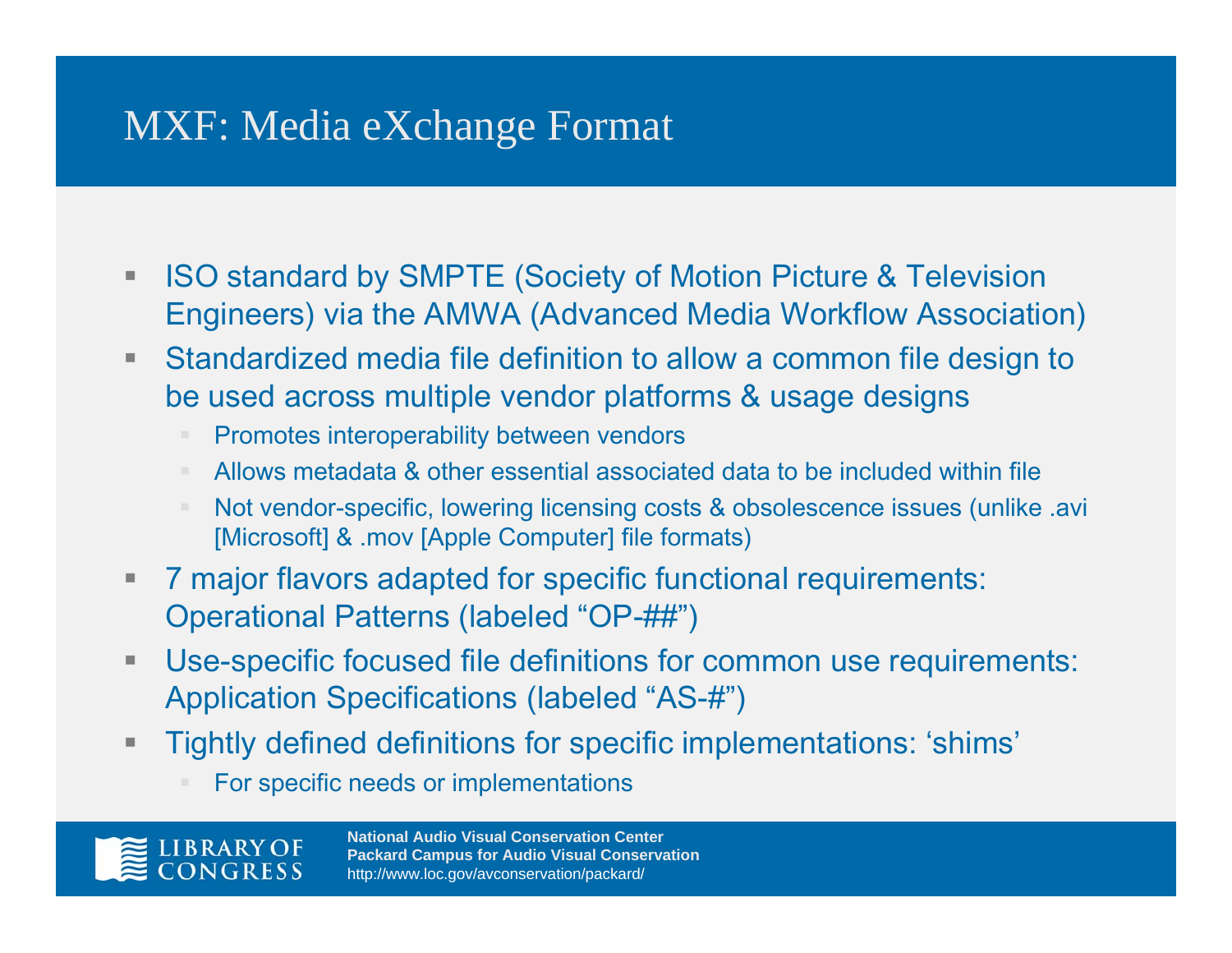### MXF: Media eXchange Format

#### $\blacksquare$ Media production adopters:

- CBS/Paramount TV
- $\mathbb{R}^n$ Disney/ABC
- m. NBC Universal
- $\mathbb{R}^n$  . Public Broadcasting Service
- $\mathbb{R}^n$  . BBC
- $\mathbb{R}^n$  . CBC
- $\mathbb{R}^n$ Deutsche Welle
- Digital Cinema Initiative
	- $\mathcal{L}_{\mathcal{A}}$ AMC Entertainment
	- $\equiv$ Regal Entertainment
	- $\sim$ 20<sup>th</sup> Century-Fox Studios
	- $\mathcal{H}^{\pm}$ Paramount Pictures
	- Universal Pictures
	- $\mathcal{L}_{\mathcal{A}}$ Sony Pictures/Columbia Pictures
	- $\equiv$ Walt Disney Company
- $\blacksquare$  Media equipment vendor adopters:
	- **Omneon**
	- $\mathbb{R}^2$ **Harris**
	- $\mathbb{R}^n$ Front Porch Digital
	- $\sim$ AmberFin
	- $\mathbb{R}^n$ OpenCube/EVS
	- DVS (Digital Video Solutions)
	- $\equiv$ **Dolby**
	- **Christie**
	- $\mathbb{R}^n$ **Barco**
	- $\mathcal{H}^{\pm}$ Doremi
	- $\mathcal{L}_{\mathcal{A}}$ Qube Cinema

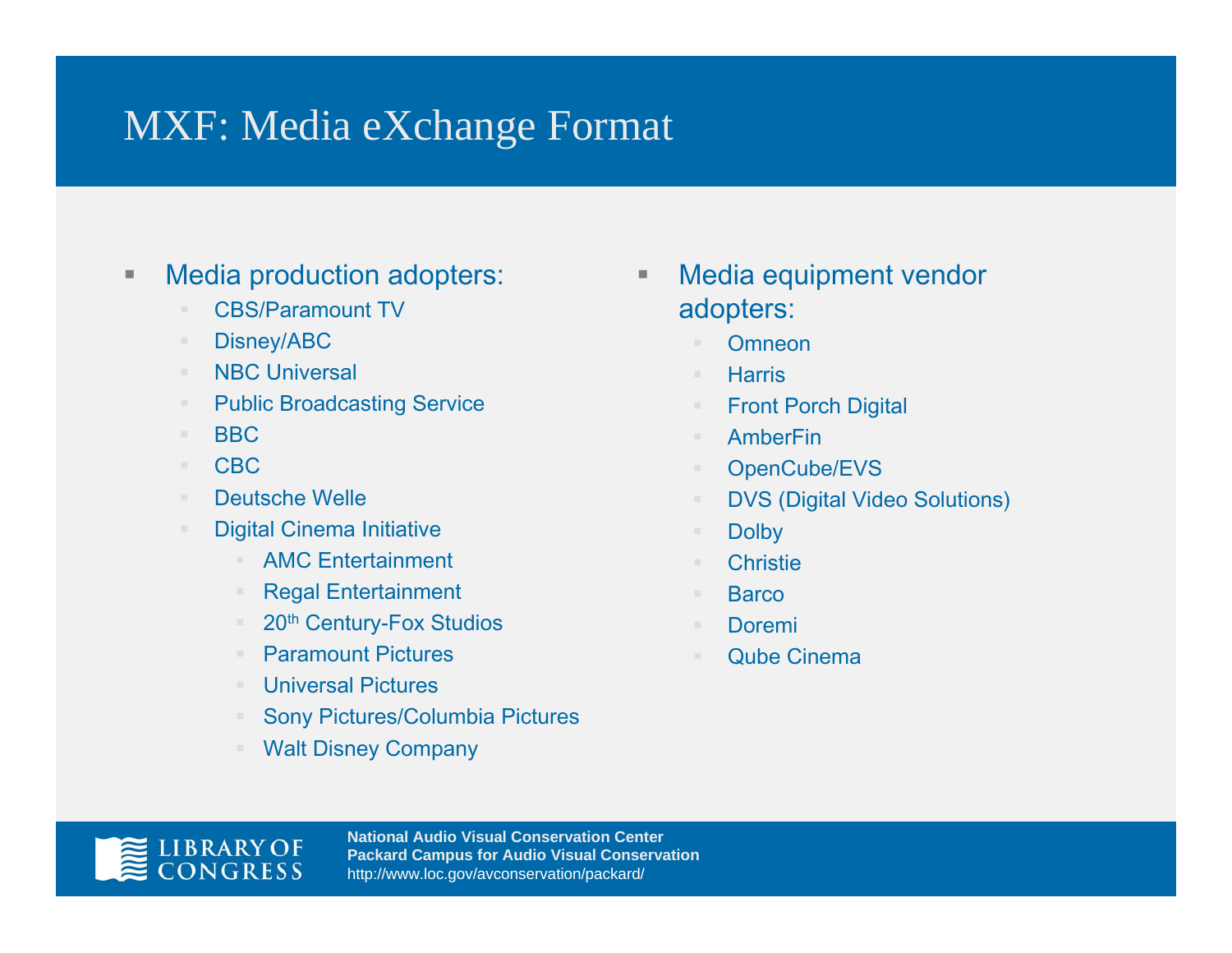### MXF: Media eXchange Format

- $\blacksquare$  Archive-specific Application Specification (AS) being worked on currently by LOC, NARA and other partners
- $\blacksquare$  Intended to address archives & libraries' needs to have enhanced metadata fields, associated essences and greater versioning abilities

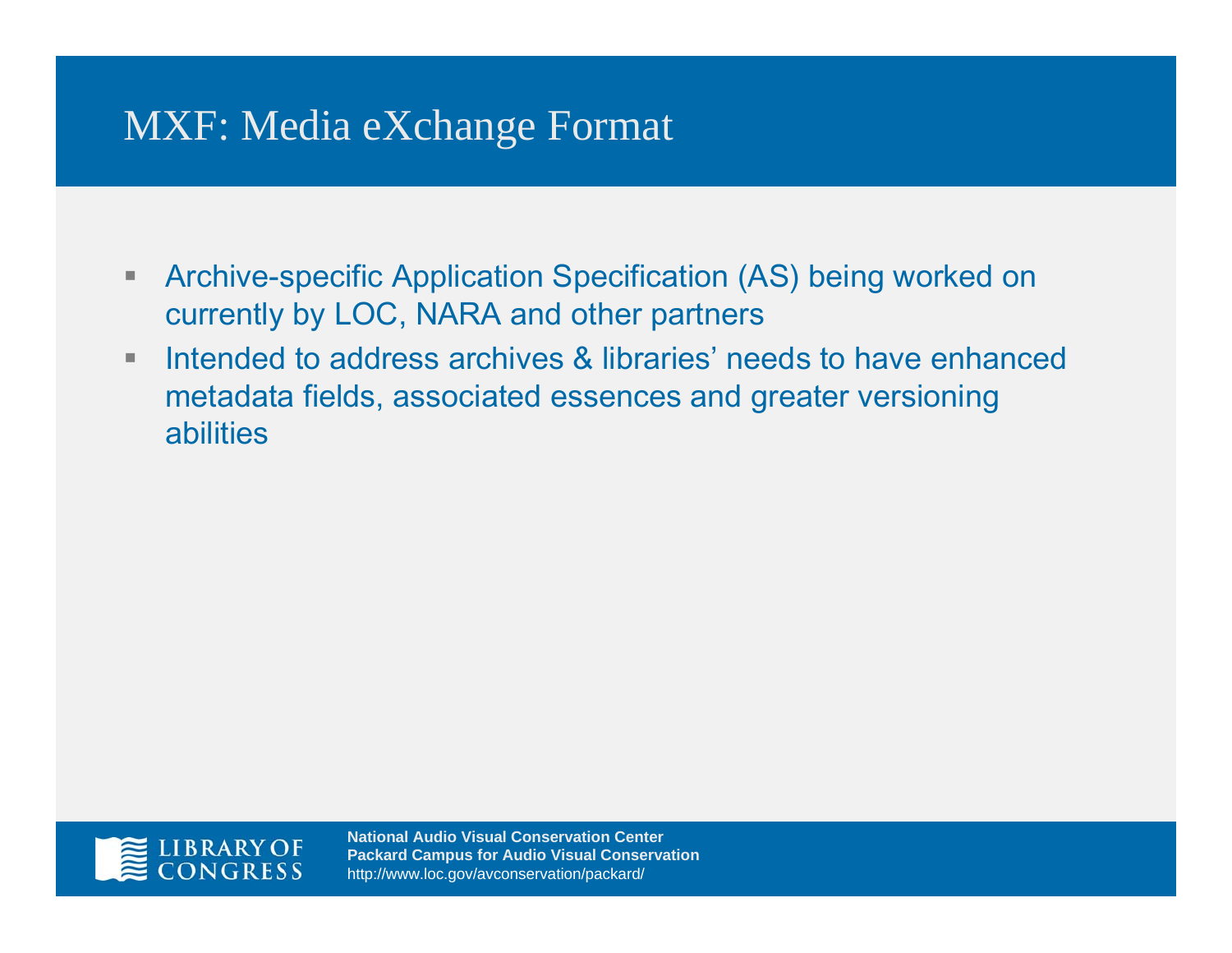# AXF: Archive eXchange Format

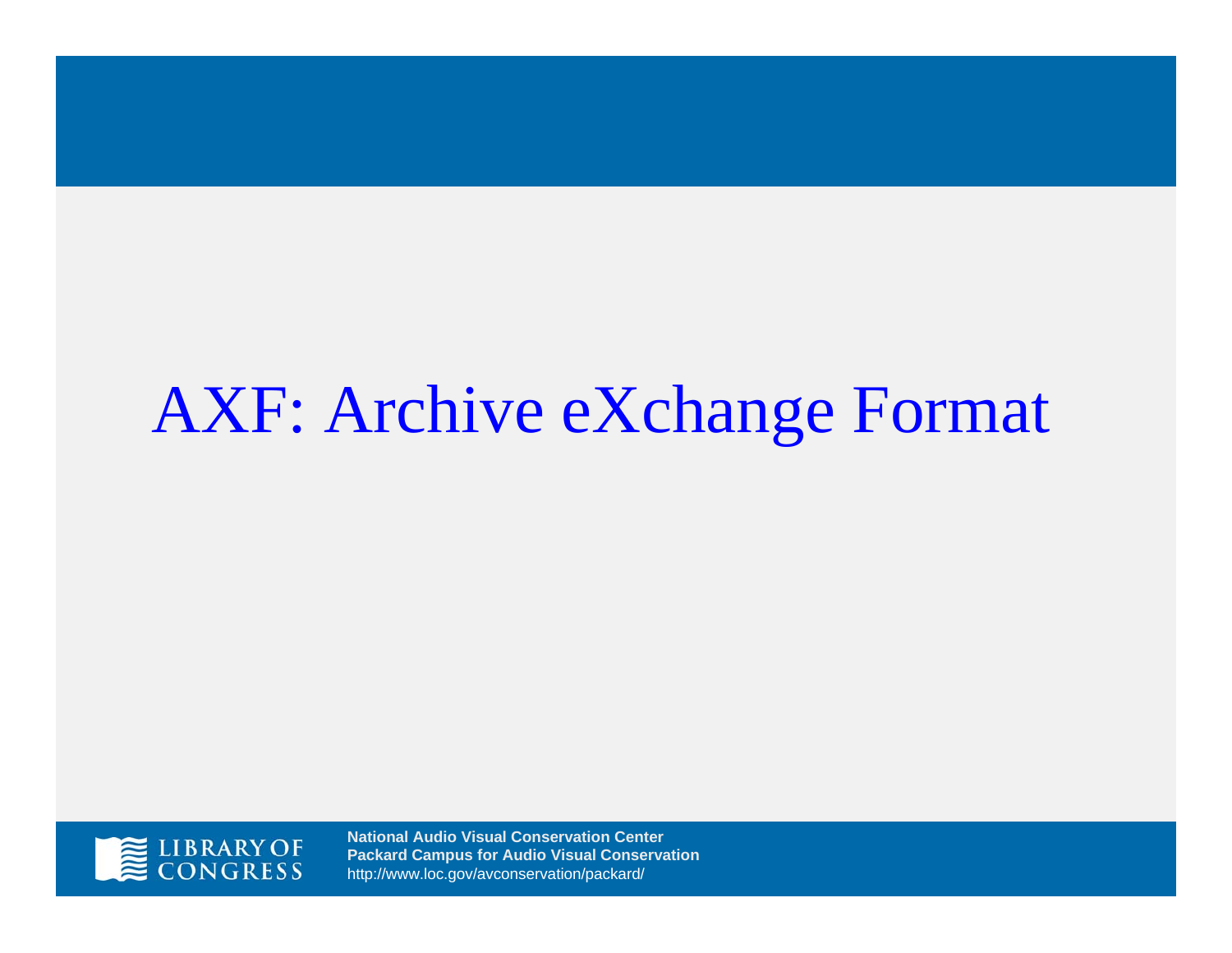### AXF: Archive eXchange Format

- $\overline{\phantom{a}}$ Candidate standard being worked on by SMPTE
- п. Develop a standardized file organization structure that is media agnostic and can be written across any type of data recording media without being adapted for media-specific requirements
	- Standardized metadata fields
	- Forward error correction (redundant data inserted in files to recover a complete copy without accessing an external 2nd or 3r<sup>d</sup> copy)
	- Media materials allow for error concealment & error correction under defined conditions
	- Cryptographic hash checksums: entire files and internal file elements
	- Agnostic to storage media: disk, tape, solid state, holographic, others????
- $\blacksquare$ Now in drafting stages
- $\blacksquare$  More details: www.smpte.org/standards
	- Look for TC-31FS30 committee

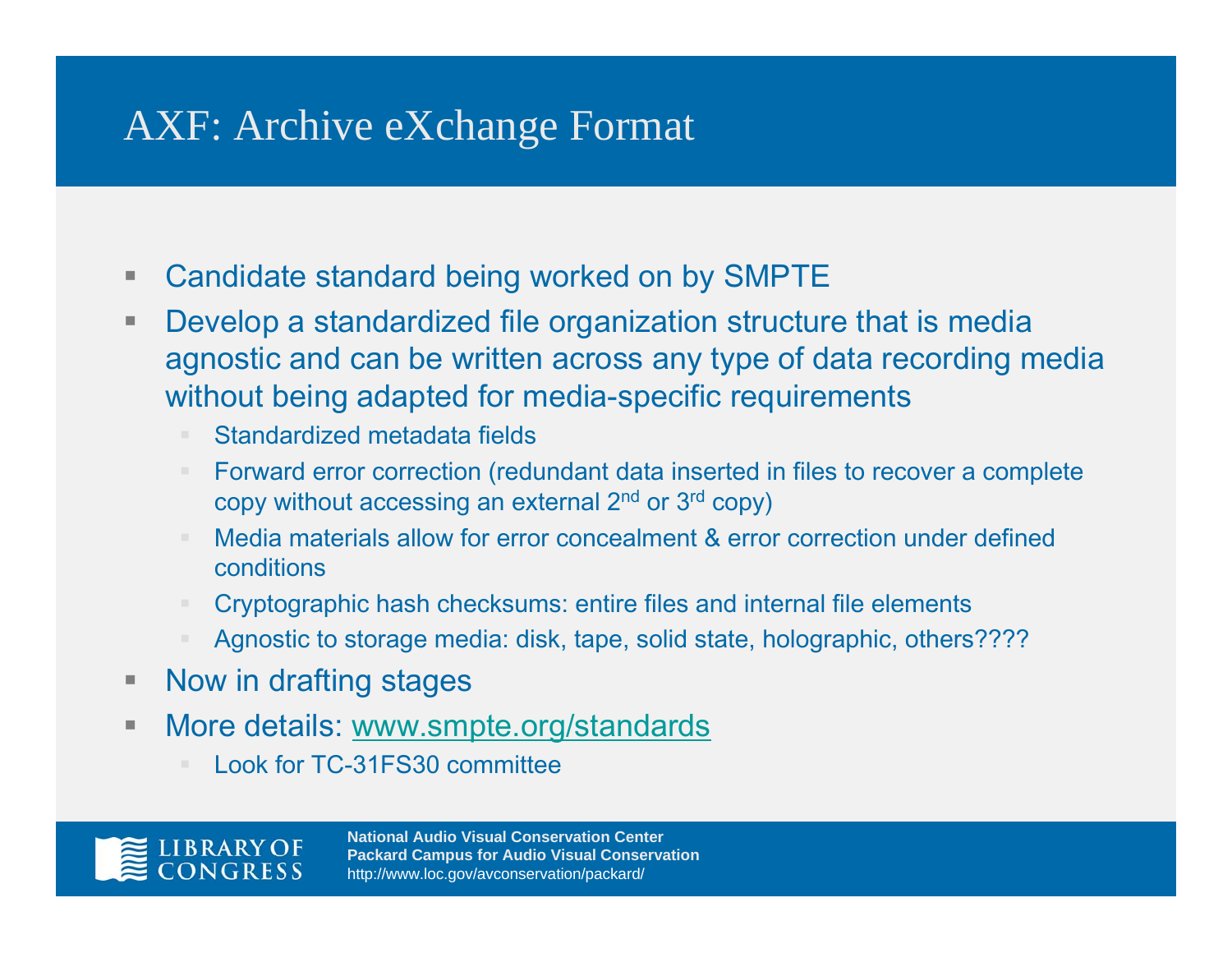# Media Longevity Studies

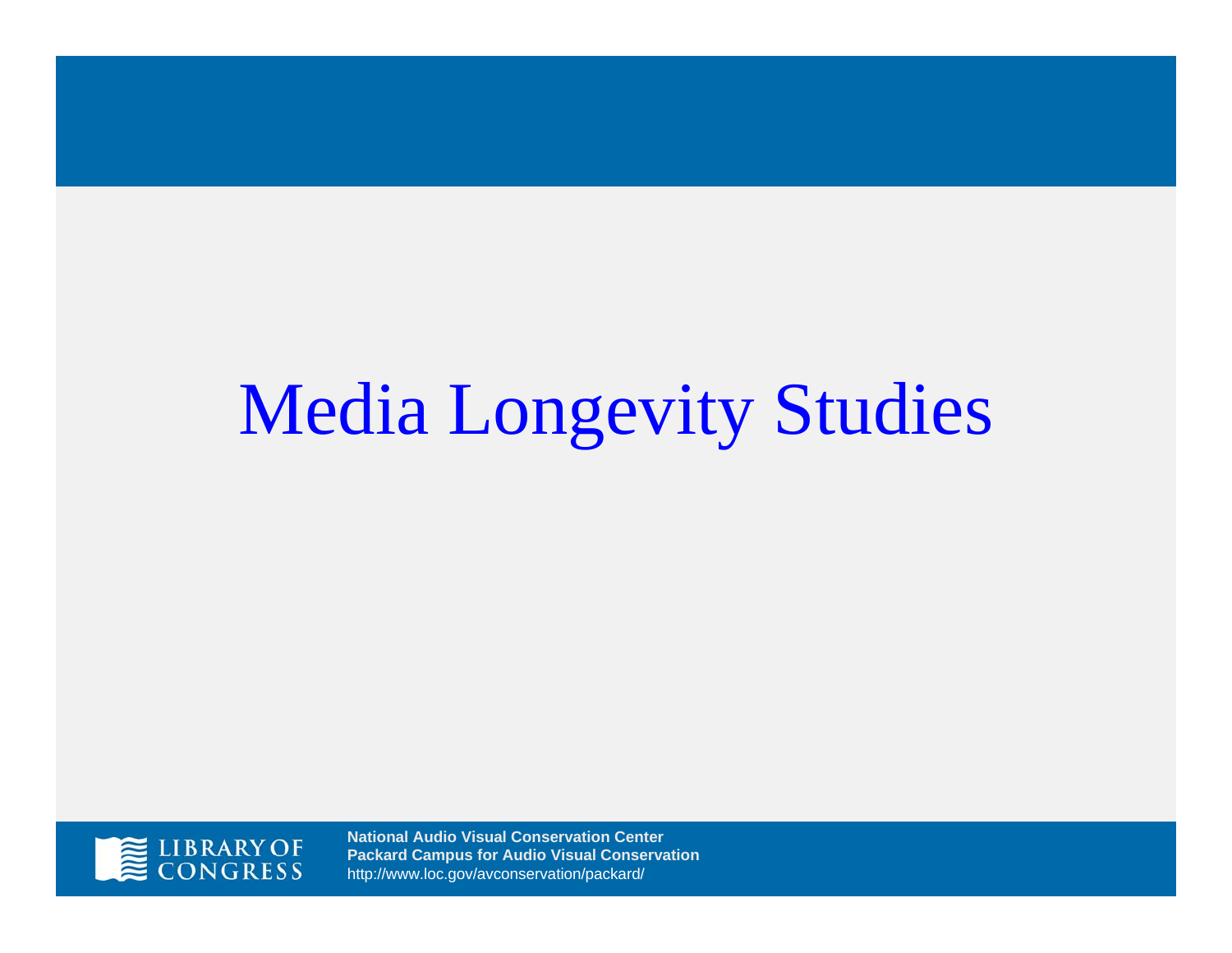## Media Longevity Studies

- $\blacksquare$  . How do we store data for longer periods of time?
- m. How do we recover data from media that are dozens if not hundreds of years old?
- $\blacksquare$ Can we engineer better longevity of the media?
- $\blacksquare$ Can we engineer better machines that last longer?
- $\blacksquare$  Can we maintain designs that can be easily reproduced decades or centuries in the future?

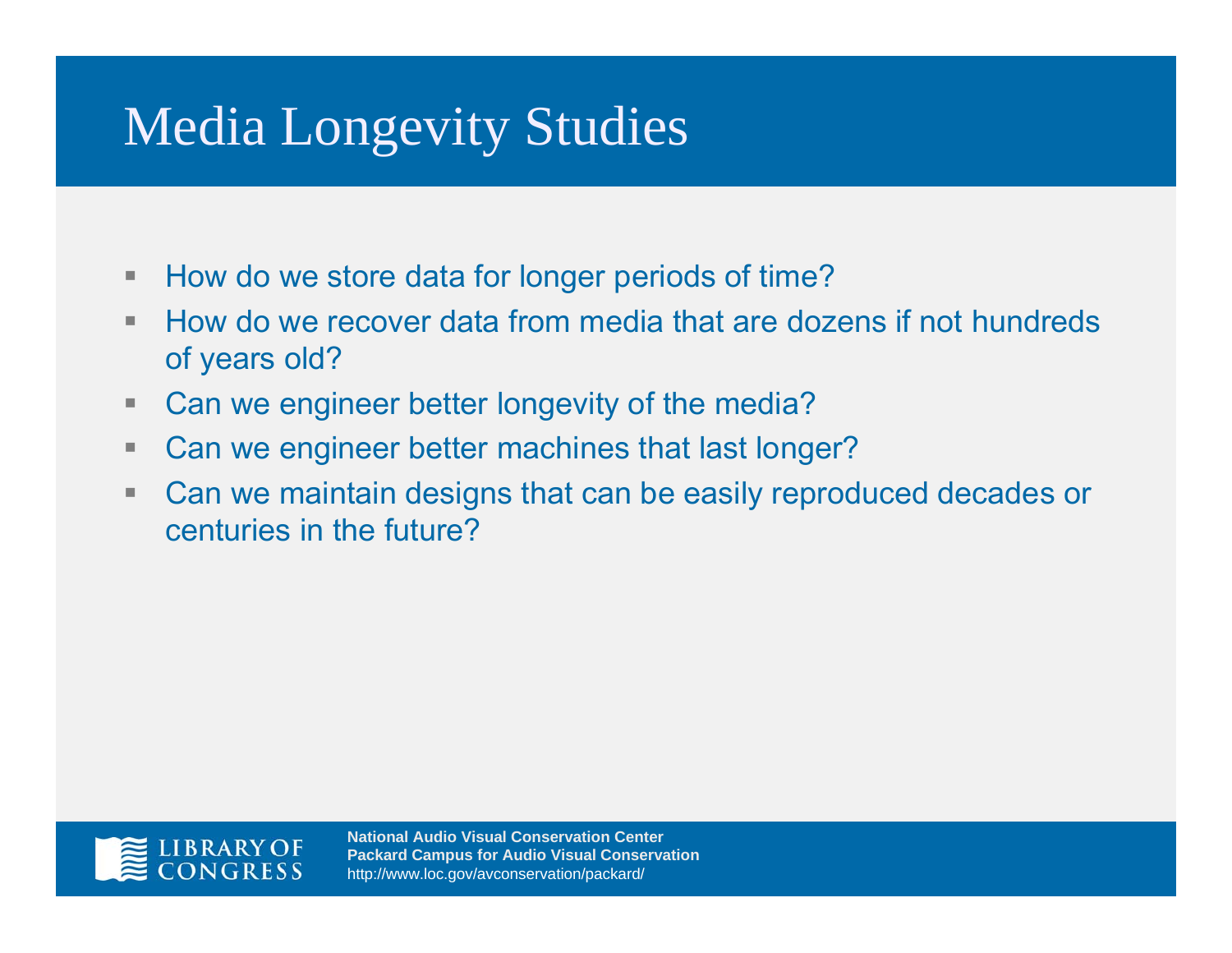## Media Longevity Studies

#### $\blacksquare$ Methods:

- Study current materials media and machinery
- Research new materials via materials sciences
- Look at previous experiences in error coding (IE 'entropy coding') and forward error correction (FEC) science
	- ш Well studied in the media production & transmission fields:
		- Used since the 1980s in digital audio and videotape
		- Version is built into MPEG-2 and DVB broadcast & satellite transport standards

How to apply it to non-transmission data storage technologies?

 $\blacksquare$ We're at the beginning....stay tuned!

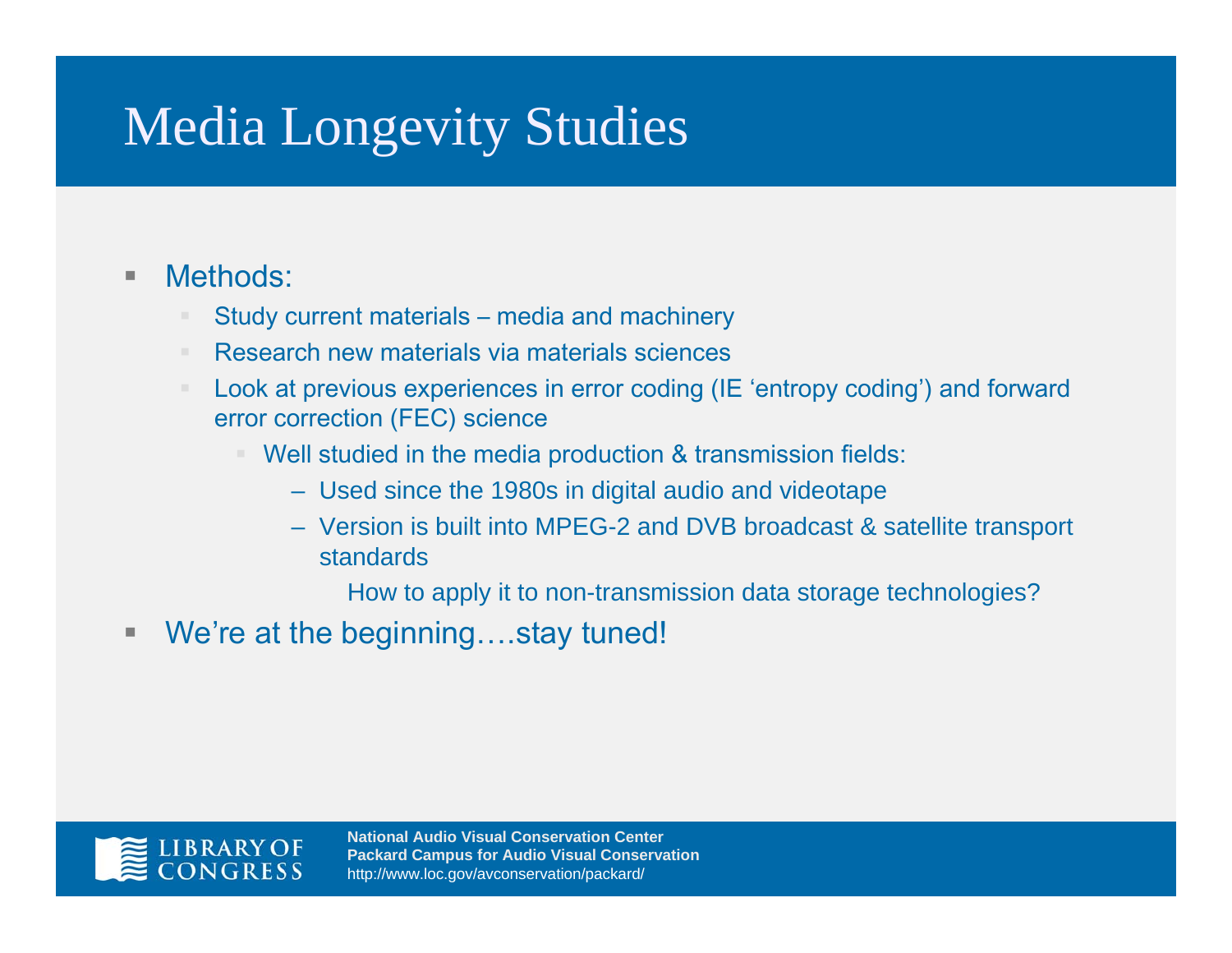# Standardized Metadata Schemas

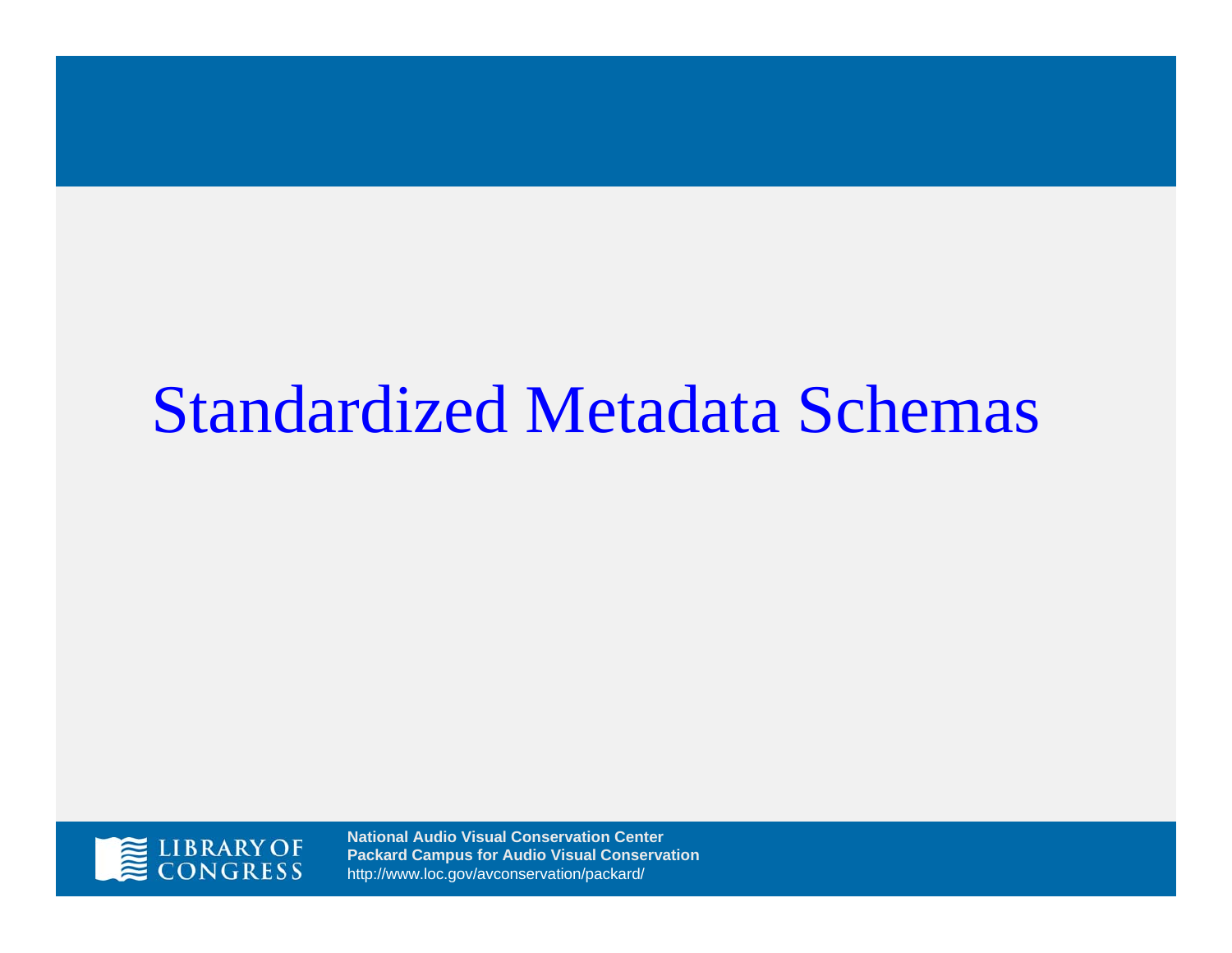### Standardized Metadata Schemas

- $\Box$  Develop standardized metadata schemas that can serve the specific needs of media archiving of all types
- $\blacksquare$  Document them well and publish as open standards without licensing agreements
- $\blacksquare$  Create a clear versioning scheme to allow for future growth and change without orphaning previous schemas